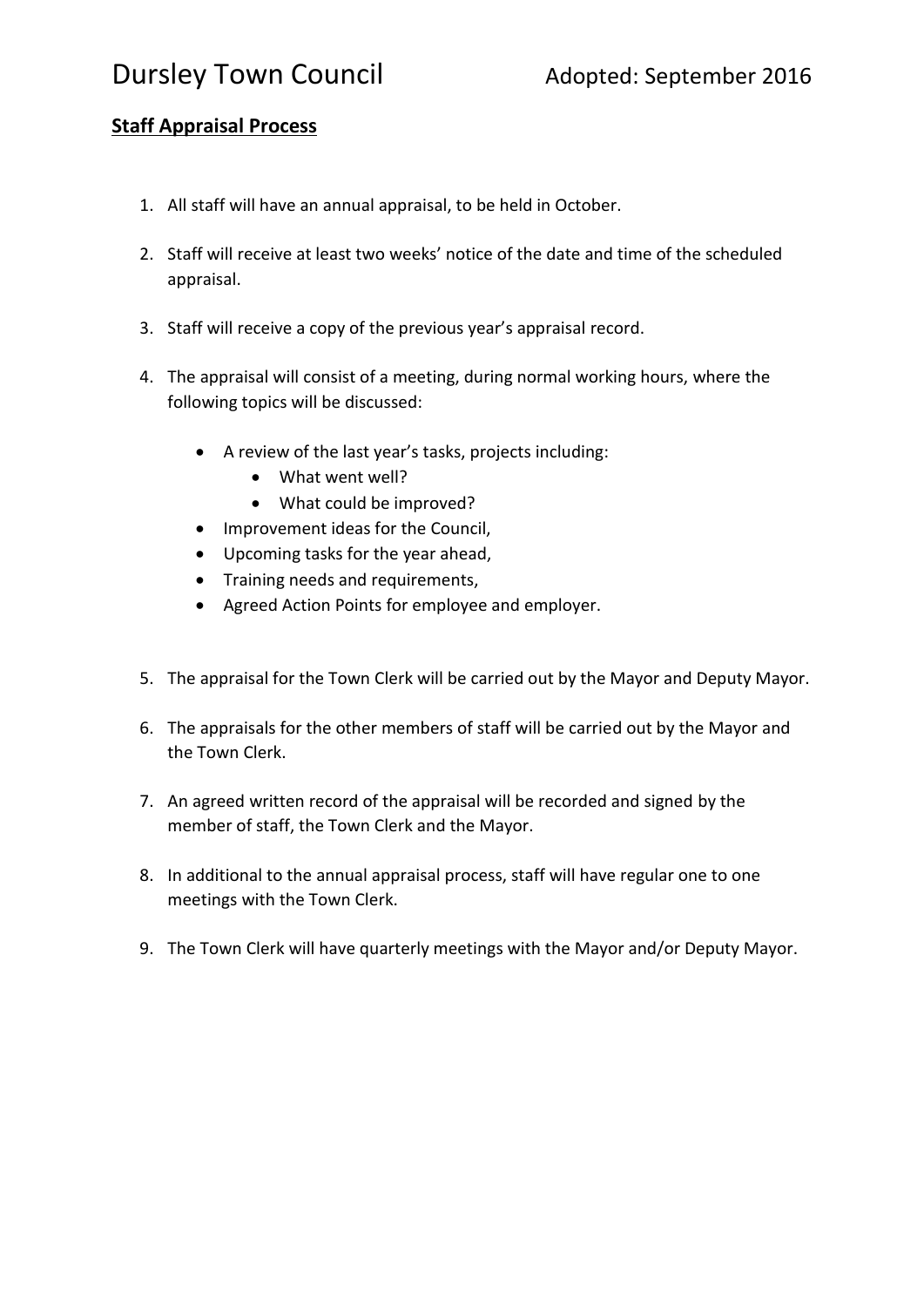## **Dursley Town Council - Annual Staff Appraisal**

| Name:                  |  |
|------------------------|--|
| <b>Job Title:</b>      |  |
| <b>Appraisal Date:</b> |  |
| <b>Reviewers:</b>      |  |

**What do you see yourself as doing / having done in the past year, including a review of last year's key tasks, projects and work.**

**What went well?**

**What areas caused you difficulties and why?**

**Do you have any improvement ideas for the way you do your job or for improving the town council overall?**

**Key tasks for the coming year:**